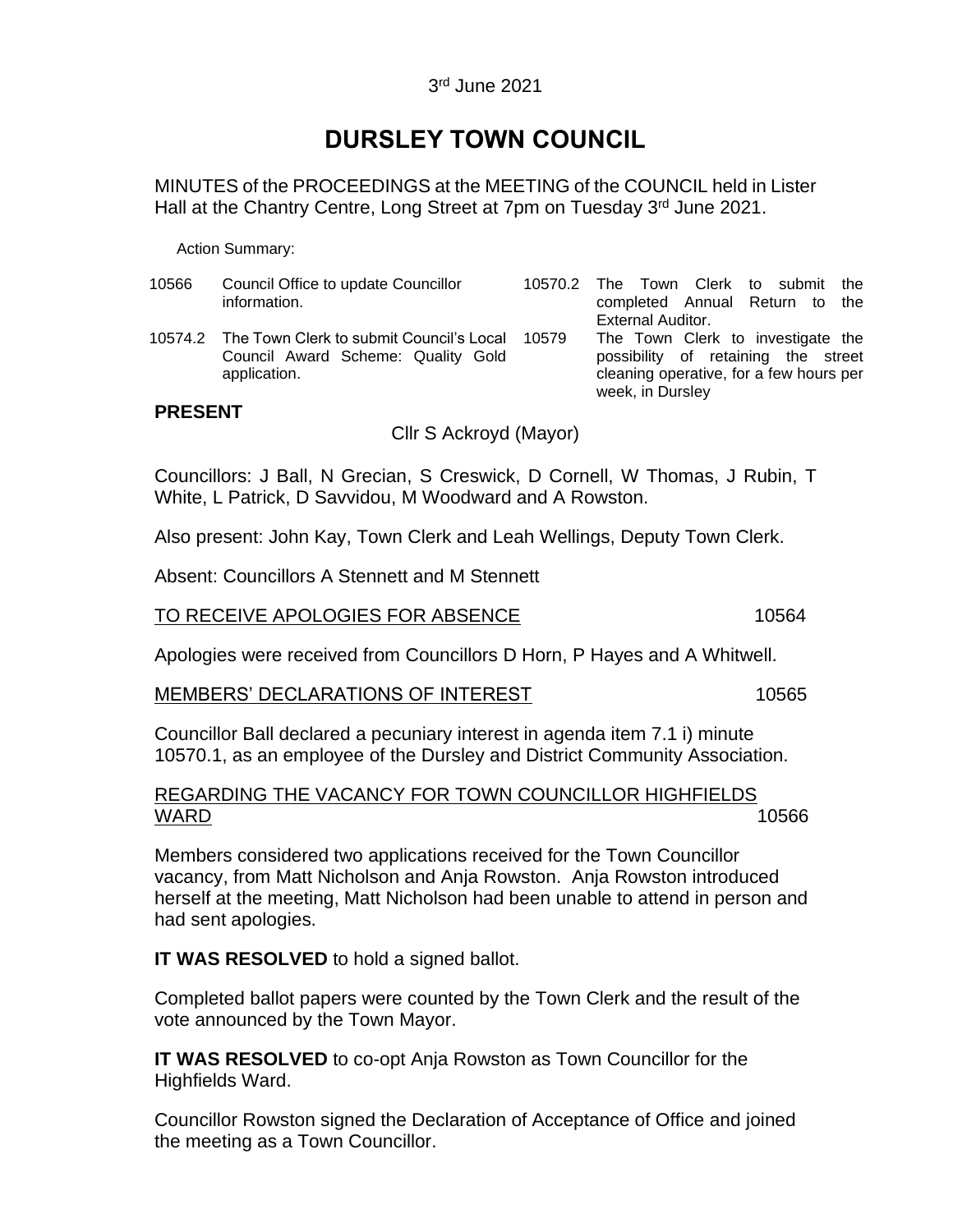# REPRESENTATIONS FROM COUNTY & DISTRICT COUNCILLORS 10567

County Councillor Thomas reported on a new community ownership fund announced by Siobhan Baillie MP totalling £250,000; the fund could help communities take over local assets of value; details would be announced on the Government's website shortly and a link forwarded to the Town Clerk.

District Councillor Cornell reported on: Stroud District Council's Annual General Meeting and the alliance between Labour, the Green Party and Liberal Democrats; the Local Plan, which is now in the final stage of consultation; the Littlecombe Zone E Planning Application (S.20/2098/FUL) which had now been called into the Development Control Committee based on the Town Council and resident objections; the Market Town Forum and the opening up high street support funds; local meetings around tourism with the Economic Development Officer and Covid cases, which currently remain low.

Following a question relating to the District Council's plans for the derelict 11 May Lane building, Councillor Cornell confirmed that work to look at options for the site had been delayed and agreed to chase and provide an update.

District Councillor Patrick reported on taking up positions on the Housing Committee and Development Control Committee (DCC); the new, easier process to call things to the DCC; the desire to revive markets, looking at the recent work in Stonehouse and her work alongside Town Councillors White and Woodward around a new mental health support group for veterans and blue light service personnel.

| REPRESENTATIONS FROM THE PUBLIC | 10568 |
|---------------------------------|-------|
|                                 |       |

There were no members of the public present.

### MINUTES 10569

The Minutes of the Meeting of the Council held on Thursday 13<sup>th</sup> May 2021 were agreed as a true record and signed by the Mayor.

| <b>BUSINESS RELATING TO COUNCIL FINANCE</b> | 10570 |
|---------------------------------------------|-------|
|                                             |       |

10570.1 Council's accounts for the financial year 2021/22:

- (i) **IT WAS RESOLVED** that the schedule of payments since the last Council meeting be authorised and signed by the Mayor. Councillor Ball abstained from the vote.
- (ii) **IT WAS RESOLVED** that the bank reconciliation be authorised and signed by the Mayor.
- (iii) The income received since the last Council meeting was noted.
- (iv) The management/budget report was noted.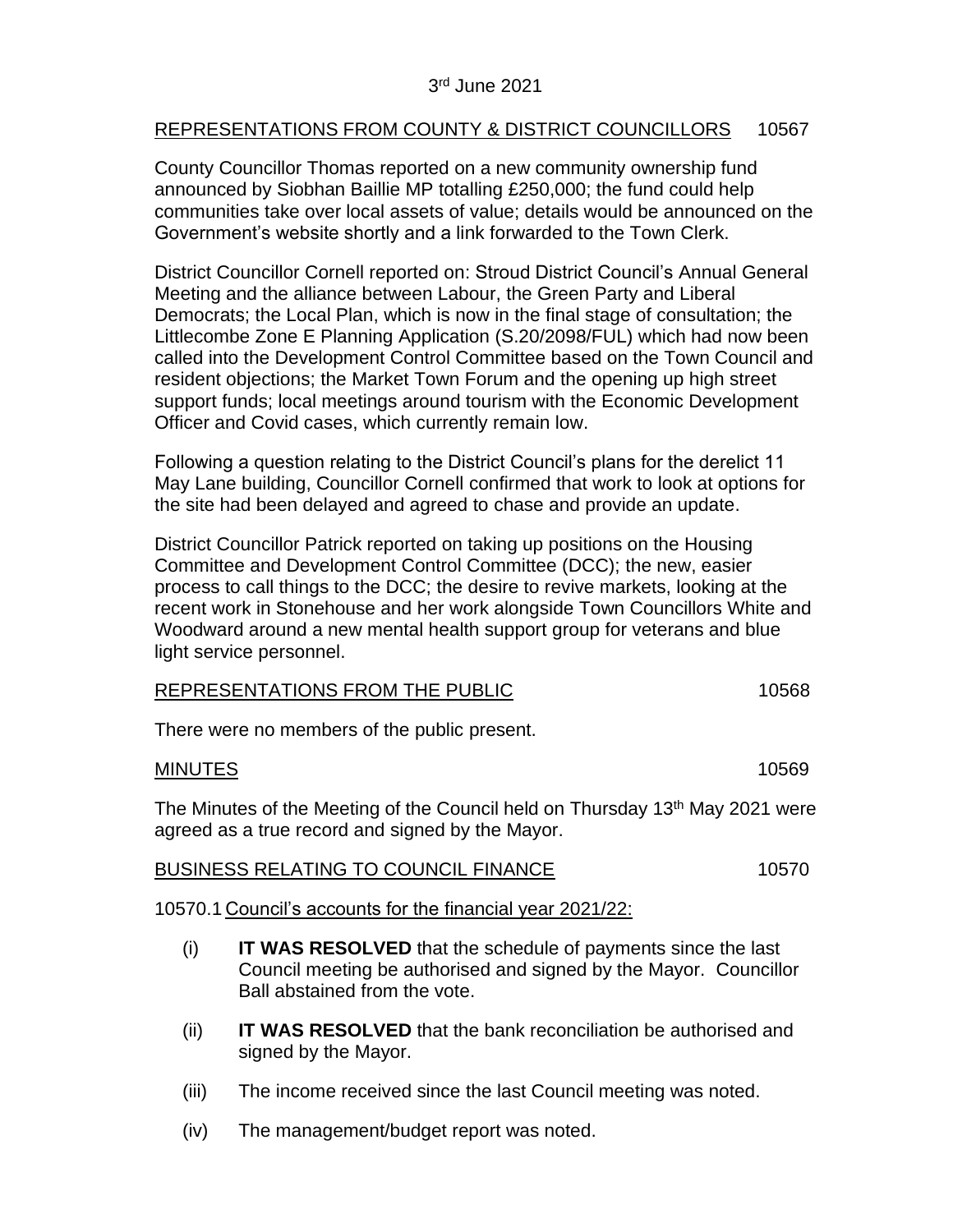# 3 rd June 2021

# 10570.2 Council's accounts for the financial year 2020/21:

- (i) It was noted that the Annual Internal Auditor Report had been approved and signed by the auditor.
- (ii) **IT WAS RESOLVED** that the Town Clerk and Town Mayor complete and sign Section 1 of the Annual Return – Accounting Statement.
- (iii) **IT WAS RESOLVED** to approve the figures in Section 2 and for the Mayor to sign Section 2 of the Annual Return – Accounting **Statement**
- (iv) It was noted that the Public Inspection Period for the accounts runs from Monday  $15<sup>th</sup>$  June to Friday 24<sup>th</sup> July 2021.

# TOWN IMPROVEMENTS AND AMENITIES 10571

10571.1 Report of the Chair of the Town Improvements and Amenities **Committee** 

The Chair had no matters to report.

# PLANNING 10572

- 10572.1 To receive the Minutes of the Planning Committee Meeting held on the  $25<sup>th</sup>$  May 2021.
- **IT WAS RESOLVED** to adopt the minutes of the meeting.
- 10572.2 Report of the Chair of the Planning Committee

The Chair had no matters to report.

# GREEN SPACES 10573

10573.1 To receive the Minutes of the Green Spaces Committee Meeting held on the 25th May 2021.

**IT WAS RESOLVED** to adopt the minutes of the meeting.

10573.2 Report of the Chair of the Green Spaces Committee

In the absence of the Chair and Vice Chair, there were no matters to report.

POLICY AND FINANCE 10574

10574.1 Report of the Chair of the Policy and Finance Committee

The Chair had no matters to report.